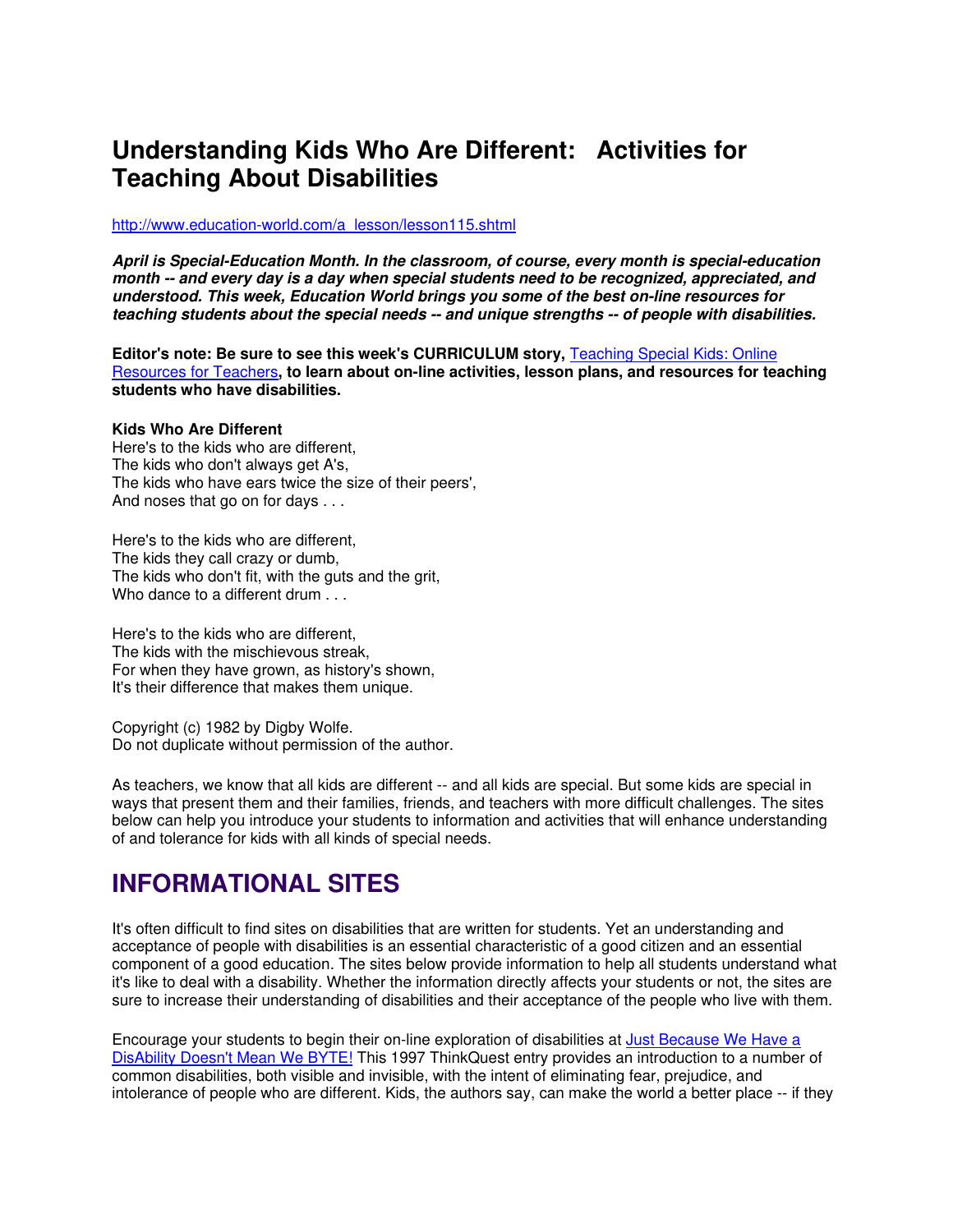only understand. The site contains sections on vision, hearing, and mobility problems; learning disabilities; eating disorders; respiratory diseases; and more. The information is simply and clearly written, and the discussions include lots of personal insights. The colorful graphics, animations, and simulations are sure to entertain as well as educate. And if your students have forgotten or have never heard of the "Macarena," they can listen to it here. (Although I'm not sure why they would want to!)

[Band-Aides and Blackboards: When Chronic Illness ... or Some Other Medical Problem ... Goes to](http://www.lehman.cuny.edu/faculty/jfleitas/bandaides/contkids.html)  [School,](http://www.lehman.cuny.edu/faculty/jfleitas/bandaides/contkids.html) an informational site about chronic medical conditions, provides stories, poems, tips, and coping strategies for children with chronic illnesses, as well as information and insights for their families, friends, and classmates. Maintained by an assistant professor of nursing, this colorful and appealing site includes factual information about scoliosis, cerebral palsy, rheumatoid arthritis, lupus, cystic fibrosis, and many other chronic and acute diseases and disorders. But more importantly, it presents the perspectives of children, teens, and adults who live with chronic illnesses -- and all students will benefit from reading about such topics as teasing, hospital stays, daydreams, and bad days.

Finally, the University of Virginia Children's Medical Center provides tutorials designed to help children understand the scientific causes and effects of common medical problems, including [Asthma](http://www.healthsystem.virginia.edu/internet/pediatrics/patients/Tutorials/Asthma/home.cfm) (find easyto-understand text on the causes and symptoms of childhood asthma with graphics and animations of the human respiratory system), [Cerebral Palsy](http://www.healthsystem.virginia.edu/internet/pediatrics/patients/Tutorials/CP/home.cfm) (basic information on different types of cerebral palsy and their effects on muscles) and [ADHD](http://www.nimh.nih.gov/health/publications/attention-deficit-hyperactivity-disorder/complete-index.shtml) (including information on its diagnosis and treatment).

# **ACTIVITY SITES ABOUT ...**

Many of the following sites provide information about diseases and disabilities, but most importantly, they include activities that can be used to promote interaction and understanding between students with disabilities and their classmates.

# **... PHYSICAL DISABILITIES**

Probably the best site for students with -- and without -- physical disabilities is [Plane Math.](http://www.planemath.com/planemathmain.html) This Internet-Based Curriculum on Math and Aeronautics for Children With Physical Disabilities site was developed in cooperation with NASA. It is designed to provide students in grades 4 and above with mathematics-based activities that don't require manipulative materials -- and are therefore accessible for people with physical limitations -- and that increase awareness of career opportunities in aeronautics. The exciting movies and activities in **Pioneer Plane** and **PlaneMath Enterprises** make full use of the interactive medium with lessons such as Gone With the Winds (mapping the flight of Amelia Earhart) and Mission Possible (sharing the adventures of Jimmy Doolittle). The **Applying Flying** section has word problems that include people with disabilities, as well as interviews with people with disabilities who are working in the field of aeronautics. The site also provides instructional strategies, a forum for teachers, and links to additional resources. This is a terrific inclusion site that allows all students to compete and collaborate in exiting and highly educational activities. Don't miss it!

# **... LEARNING DISABILITIES**

Of course, not all disabilities are obvious. Probably the most common challenges your students face, or need to understand, are caused by hidden learning disabilities.

Probably the best-known and most widely referenced Web site on learning disabilities for students is Kid [Zone.](http://www.ldonline.org/kidzone/kidzone.html) This site includes **Listen Up**, a student's guide to the Individualized Educational Program; **Speak Up**, tips on dealing with and compensating for LD-related problems; **Read Up**, a list of books about LD and kids with LD; and **Interact Up**, an activity page where students can take a quiz to learn about celebrities with learning disabilities and print a page to show other people what it's like to have a learning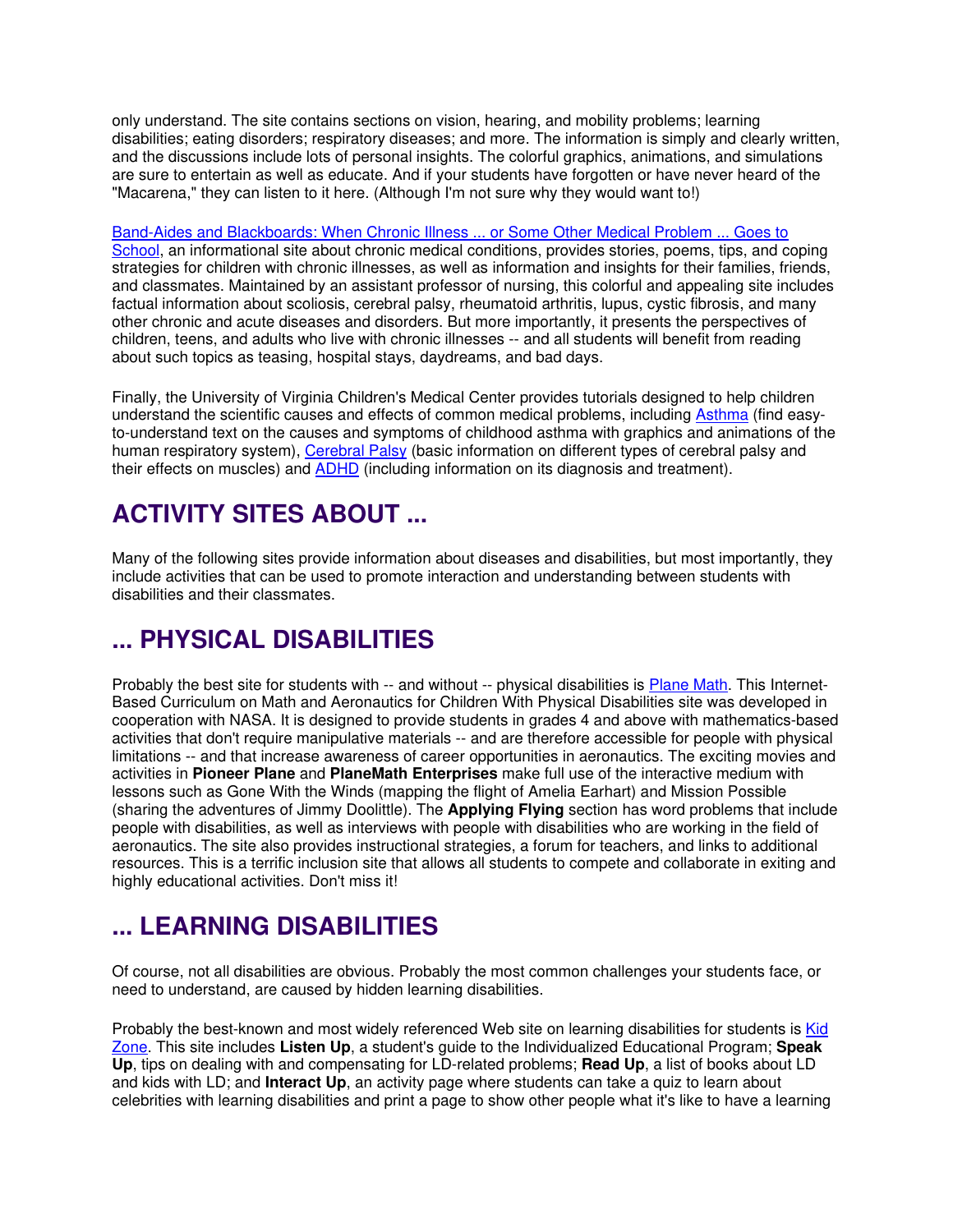disability. Kid Zone also includes a student art gallery and magazine where kids can submit their own work.

Additional sites that help students understand learning disabilities include these:

- [A Classic](http://www.geocities.com/HotSprings/6502/index.html) provides support, encouragement, and links for students with ADD.
- Teens Helping Teens includes study tips, a list of famous people with learning disabilities, and a place for teens with learning disabilities to share their work.
- [General Rubrics and Checklists](http://www.nald.ca/CLR/Btg/ed/evaluation/general.htm) A site where students with learning disabilities can find rubrics helpful for checking their work before they hand in assignments.

# **WRAPPING IT UP**

Finally, you may want to encourage your older students to complete the [Disabilities/Probability](http://mathforum.org/alejandre/frisbie/coyote/interdisciplinary4.html)  [Interdisciplinary Project](http://mathforum.org/alejandre/frisbie/coyote/interdisciplinary4.html) developed at Frisbie Middle School in Rialto, California. The interdisciplinary project, appropriate for middle- and high-school students, helps students learn about people with disabilities while they participate in a variety of lessons and activities that supplement and enhance the entire curriculum. In language arts, students research and report on a variety of disabilities and learn about famous people who have overcome those disabilities. In mathematics, they study the incidences of various kinds of disabilities and develop a game based on probability. In social studies, they study how various cultures treat people with disabilities. And in technology, they conduct Internet research and create multimedia presentations. This is one of the best disability awareness sites on the Web, and it can be used either to wrap up a unit on disabilities or as an entire unit by itself. Even if you teach younger students, you'll find lots of ideas and inspiration at this site.

In life, of course, a lack of understanding, tolerance, empathy, and friendship may be the greatest disability of all. The sites mentioned here can help your students overcome any disability.

Article by Linda Starr Education World® Copyright © 2005 Education World

# **Related Articles from Education World**

- [Education World's Special Education Archive](http://www.educationworld.com/special_ed/)
- [Teaching Special Kids: Online Resources for Teachers](http://www.educationworld.com/a_curr/curr139.shtml)
- [Understanding Kids Who Are Different: Activities for Teaching About Disabilities](http://www.educationworld.com/a_lesson/lesson115.shtml)
- [What Does An 'Inclusive' School Look Like?](http://www.educationworld.com/a_curr/curr225.shtml)
- [Principals Solve Inclusion Challenges](http://www.educationworld.com/a_admin/admin/admin340.shtml)
- [Strategy of the Week: Inclusion](http://www.educationworld.com/a_curr/strategy/strategy026.shtml)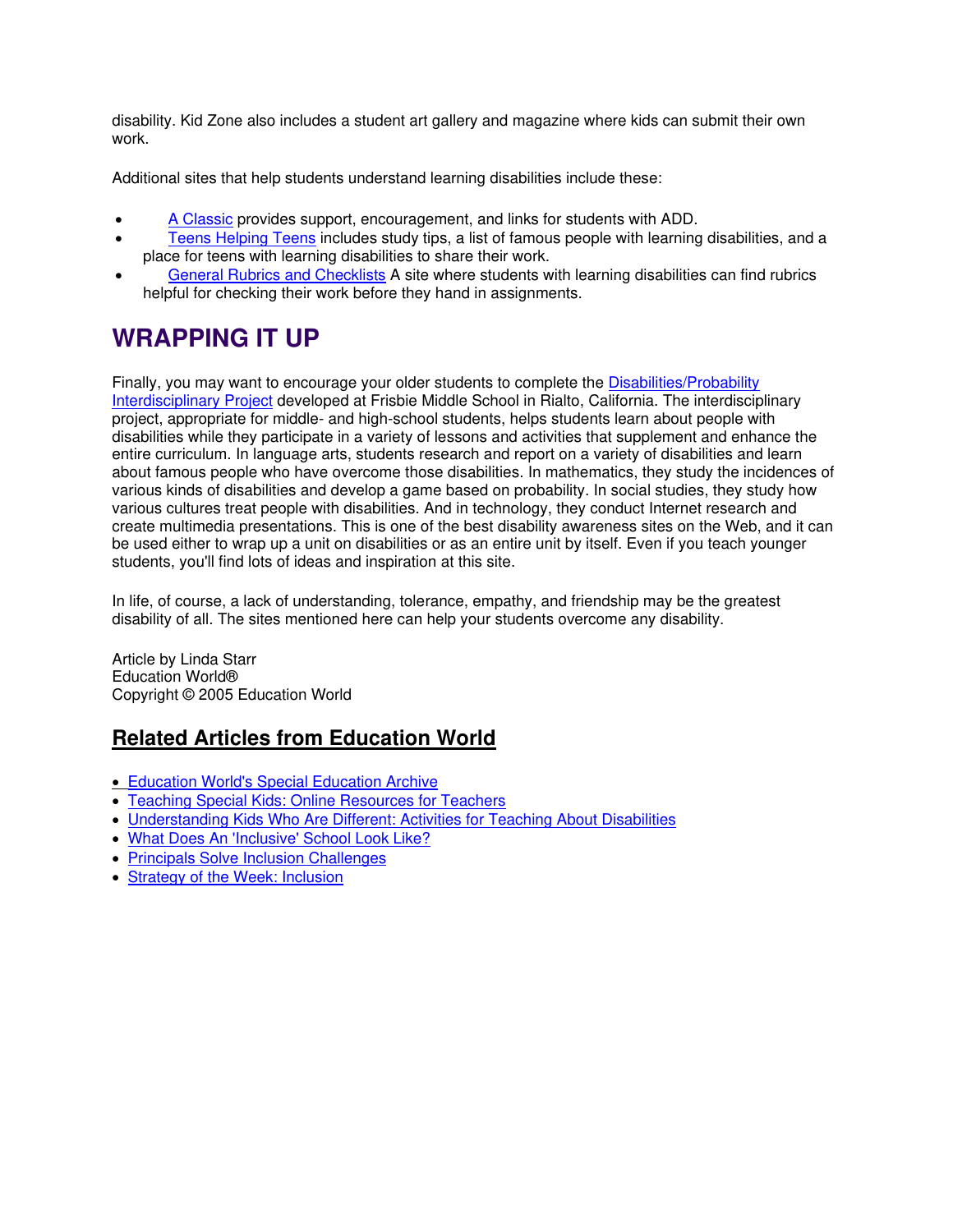

# **Lesson 3: Seeing the World through the Hands of People with a Visual Disability (Grades 4 - 6)**

**http://www.adl.org/education/curriculum\_connections/fall\_2005/fall\_lesson\_3\_2005.asp?cc\_section=lesson\_3**

**Rationale**: The purpose of this lesson is to introduce the concept of disability to students by exploring and understanding daily experiences of people with a visual disability. By engaging in concrete activities such as transcribing Braille and learning about the achievements of activists like Helen Keller, students are challenged to rethink assumptions and beliefs about the abilities of people with disabilities. Students are also asked to consider issues of accessibility by noting barriers in the environment that may limit opportunities for people with disabilities.

### **Objectives**:

- Students will learn the terms disability, handicap, and visual disability
- Students will learn about the varying degrees of visual disability
- Students will learn the Braille alphabet, and use it to decode a sentence coded in **Braille**
- Students will learn about Helen Keller , and her life as a writer and activist for people with visual disabilities
- Students will research and discover the various ways that people with disabilities perform daily functions
- Students will consider ableist attitudes and assumptions towards people with disabilities, and ways to challenge those assumptions

*[National Standards](http://www.adl.org/education/curriculum_connections/fall_2005/National_Standards.pdf)* ( .pdf format - 119 KB - requires [Acrobat Reader](http://www.adobe.com/products/acrobat/readstep2.html))

**Age Range**: Grades 4 - 6

### **Requirements**:

**Handouts/Supporting Documents**[:](http://www.adl.org/education/curriculum_connections/fall_2005/lesson_3_handouts_fall_2005.pdf)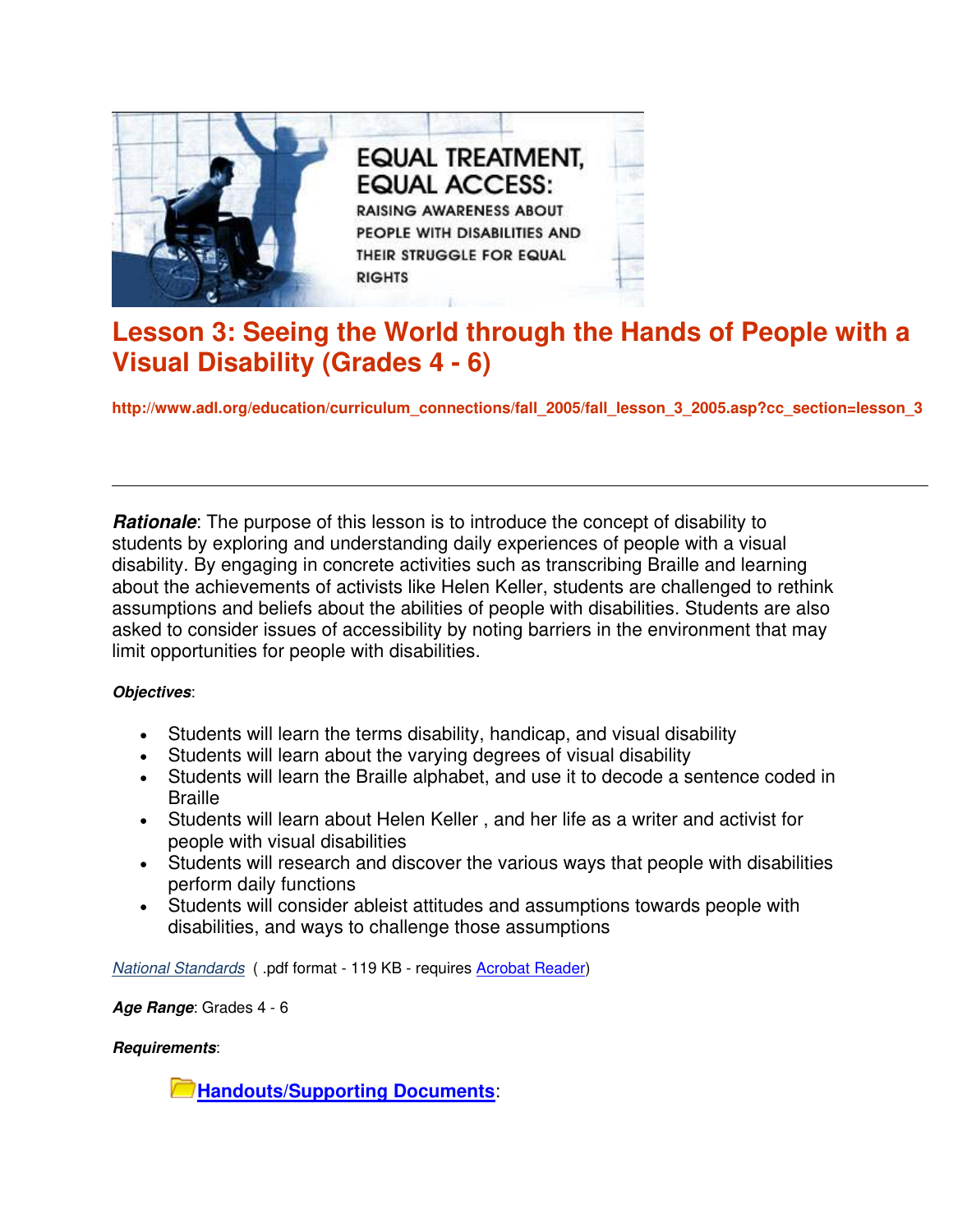(Click on the link above for a master pdf file that contains handouts for this lesson. Please note that two of the handouts for this lesson are not included in this master pdf file. Both handouts are accessible by clicking on the individual titles below. Click on any of the individual titles below for an html version of that single handout.)

- o [Braille Alphabet Card](http://www.adl.org/education/curriculum_connections/fall_2005/braille_alphabet_card.pdf) (Note: This handout is not included in the master PDF file above. Click on the individual title to access this handout.)
- o [Famous Quote by Helen Keller Coded in Braille](http://www.adl.org/education/curriculum_connections/fall_2005/braille_quote_keller.pdf) (Note: This handout is not included in the master PDF file above. Click on the individual title to access this handout.)
- o [Group Discussion Questions about Helen Keller Quote](javascript:%20var%20newWwin%20=%20window.open%20()
- o [True/False Questions about the Life of Helen Keller](javascript:%20var%20newWwin%20=%20window.open%20()
- o [Answer Key: True/False Questions about the Life of Helen Keller](javascript:%20var%20newWwin%20=%20window.open%20()

**Other Materials**: chart paper, paper, pencils, markers

**Time**: Parts I – III are 35 minutes each

**Techniques and Skills**: analyzing documents, brainstorming, collecting and analyzing data, connecting past to present, cooperative group work, critical thinking, forming opinions, large and small group discussion, reading skills, research skills, using Braille code, using the internet, writing skills

**Key Words**: activist, assumptions, Braille, campaigning, disability, handicap, visual disability

### **Procedures**:

**Note:** In order to appropriately define language and guide student discussion on disability issues, it is recommended that teachers carefully read ADL's resource sheets on disability prior to facilitating lessons w ith students. See the Resources section in the right-hand toolbar of this webpage for further reference.

### **Part I (35 minutes)**

- 1. Distribute copies of the following handouts to each student:
	- 1. [Famous Quote by Helen Keller Coded in Braille](http://www.adl.org/education/curriculum_connections/fall_2005/braille_quote_keller.pdf)
	- 2. [Group Discussion Questions about Helen Keller Quote](javascript:%20var%20newWwin%20=%20window.open%20()
	- 3. [Braille Alphabet Card](http://www.adl.org/education/curriculum_connections/fall_2005/braille_alphabet_card.pdf)
- 2. Ask students if they know who Helen Keller was? Ask if they know what Braille is?
	- $\circ$  Explain that Helen Keller was a famous writer in the late 1800s/early 1900s. She was both deaf and blind, due to an illness she contracted as a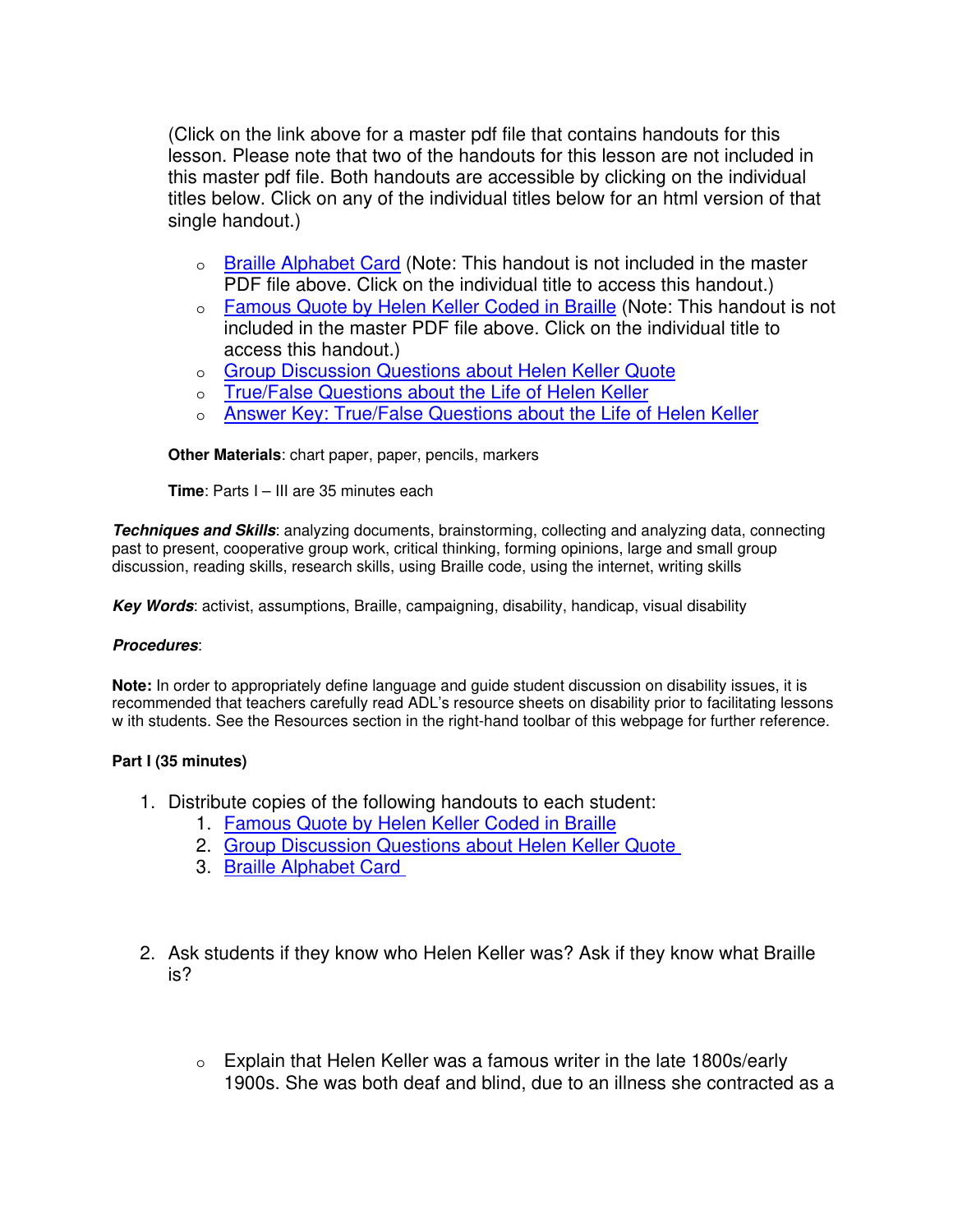child. She learned how to communicate through finger spelling with her teacher, Anne Sullivan, and learned how to read using Braille.

- o Explain to students that Braille is a code used to enable people who have a visual disability to read. Explain that the quote w ritten on their handouts has been coded in Braille, letter by letter, thus making it possible to transcribe for non-Braille readers. Normally, certain words like 'of" and 'the' are coded in contractions that stand for the whole word, and other words are abbreviated, like "tomorrow " which is spelled "tm", and "friend" which is spelled "fr". For the purposes of this exercise, students will translate letter by letter.
- 3. In their groups, ask students to translate the quotation using the Braille Alphabet [Card,](http://www.adl.org/education/curriculum_connections/fall_2005/braille_alphabet_card.pdf) and to discuss the following questions in their groups. Invite students to puncture the points of Braille on their individual handouts with their pens or pencils after they have transcribed the quote to feel what the quote would feel like to a person who is blind or has a visual disability.

*[Once transcribed, the quote will read: "The chief handicap of the blind is not blindness, but the attitude of seeing people towards them. -Helen Keller ]*

- o What do you think was Helen Keller 's message in this quote?
- o What are some attitudes of "seeing people" towards people who are blind or who have a visual disability?
- o How do these attitudes or beliefs affect the way "seeing people" behave towards people who are blind or who have a visual disability?
- $\circ$  How might people with a visual disability go about doing things differently from people who can see?
- 4. Reconvene the class, and hold a class discussion to process the group questions above. Write the words "DISABILITY", "HANDICAP" and "VISUAL DISABILITY" on a piece of chart paper, and ask the following questions:
	- o What is a disability? *(Explain to students that the word disability means a mental or physical condition that affects a person's ability to engage in one or more activities, for example seeing, hearing, speaking, walking, breathing, performing manual tasks, learning, or working.)*
	- o What types of disabilities could a person have?
	- o What is the difference between a "disability" and a "handicap"? *(Explain to students that the word "handicap" was commonly used to refer to people with disabilities, but that it is an offensive term and should no longer be used. The origin of the word "handicap" is literally a person with*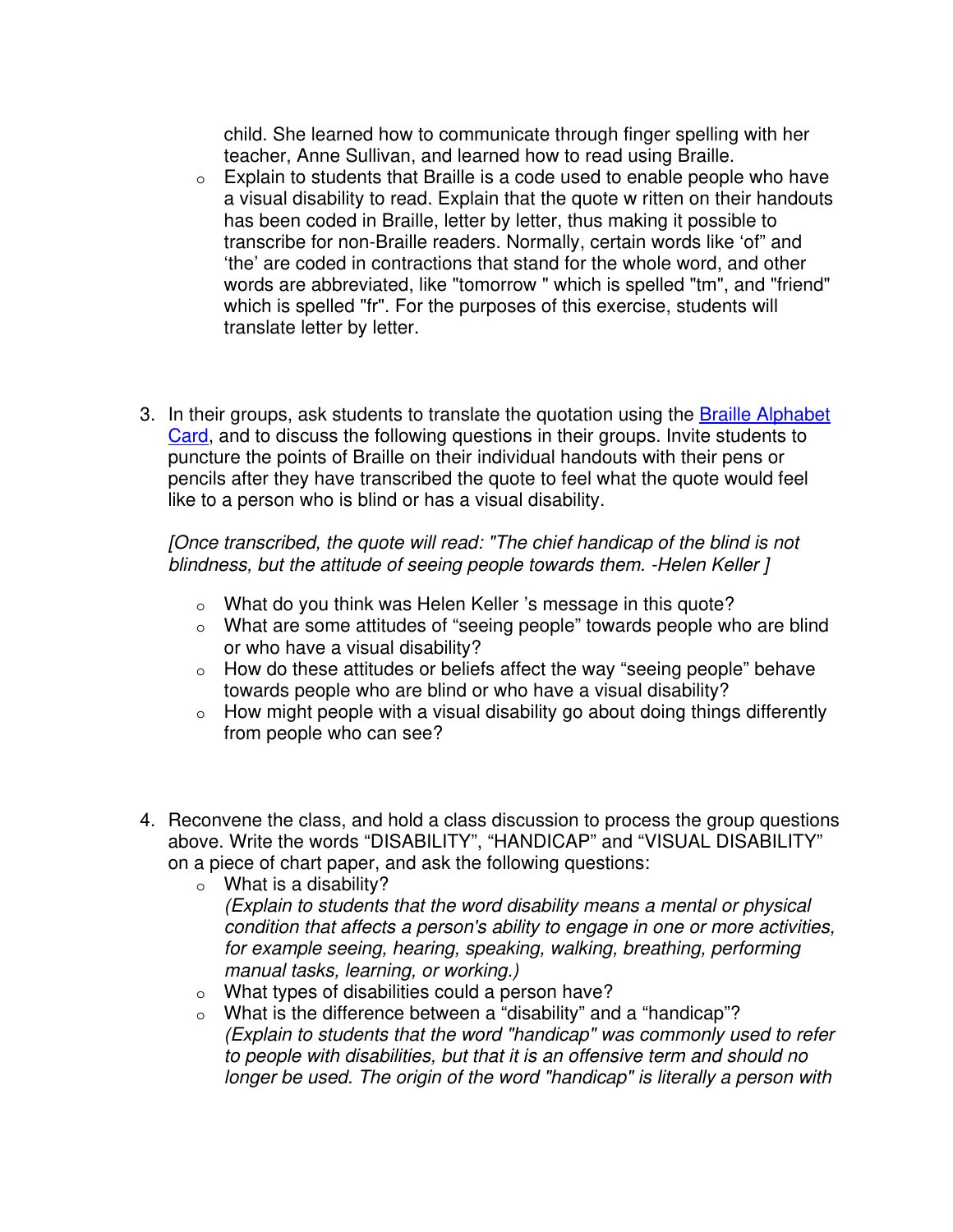*"cap in hand", or beggar. Because of this negative association, it is disrespectful to call a person with a disability "handicapped". The more appropriate and respectful term is "person with a disability". Explain to students that a disability describes a person's mental or physical impairment, whereas a handicap describes a barrier in the environment that limits that person's opportunity to enjoy in everyday activities, such as not having ramps or elevators in a school for a student who uses a wheelchair. )* 

- $\circ$  What is the difference between blindness, and having a visual disability? *(Explain to students that blindness is a form of visual disability. Some people may have a slight visual disability, and need to wear glasses, whereas other people may be blind and are not assisted by glasses. Visual disability can range in terms of levels of visual impairment.)*
- o What do you think was Helen Keller 's message in her quote?
- o What are some attitudes of "seeing people" towards people who are blind or who have a visual disability?
- o How do these assumptions or beliefs affect the way "seeing people" behave towards people with visual disability?
- o How might people with a visual disability go about doing things differently from people who can see?

### **Part II (35 minutes)**

- 1. In their groups, ask students to list all the things they do in a day (going to school, using a computer, going to the library, playing an instrument, going to the movies, watching TV, etc).
- 2. Once each group has completed its list, ask students to go through the list and imagine how a person with a visual disability might go about doing those things differently. Have groups conduct research to find out the answers to their questions about the daily experiences of people who are visually disabled by going to the [Lighthouse for the Blind](http://www.lighthouse-sf.org/) and [National Foundation of the Blind:](http://www.nfb.org/kids.htm)  [Questions From Kids About Blindness](http://www.nfb.org/kids.htm) websites. Teachers may also print out the pages from these websites, and have students work in groups to check their responses against the information provided by both organizations.
- 3. Reconvene students to share their ideas and research with the class, and to clarify answers. Chart responses of students, and add the following, if not mentioned by students:
	- $\circ$  People who are visually impaired or blind can travel unassisted, and some may use canes or guide dogs to do so. They plan their routes using certain landmarks to guide them, or by using trained guide dogs that follow their directions and commands (like 'right', 'forward', 'left', etc).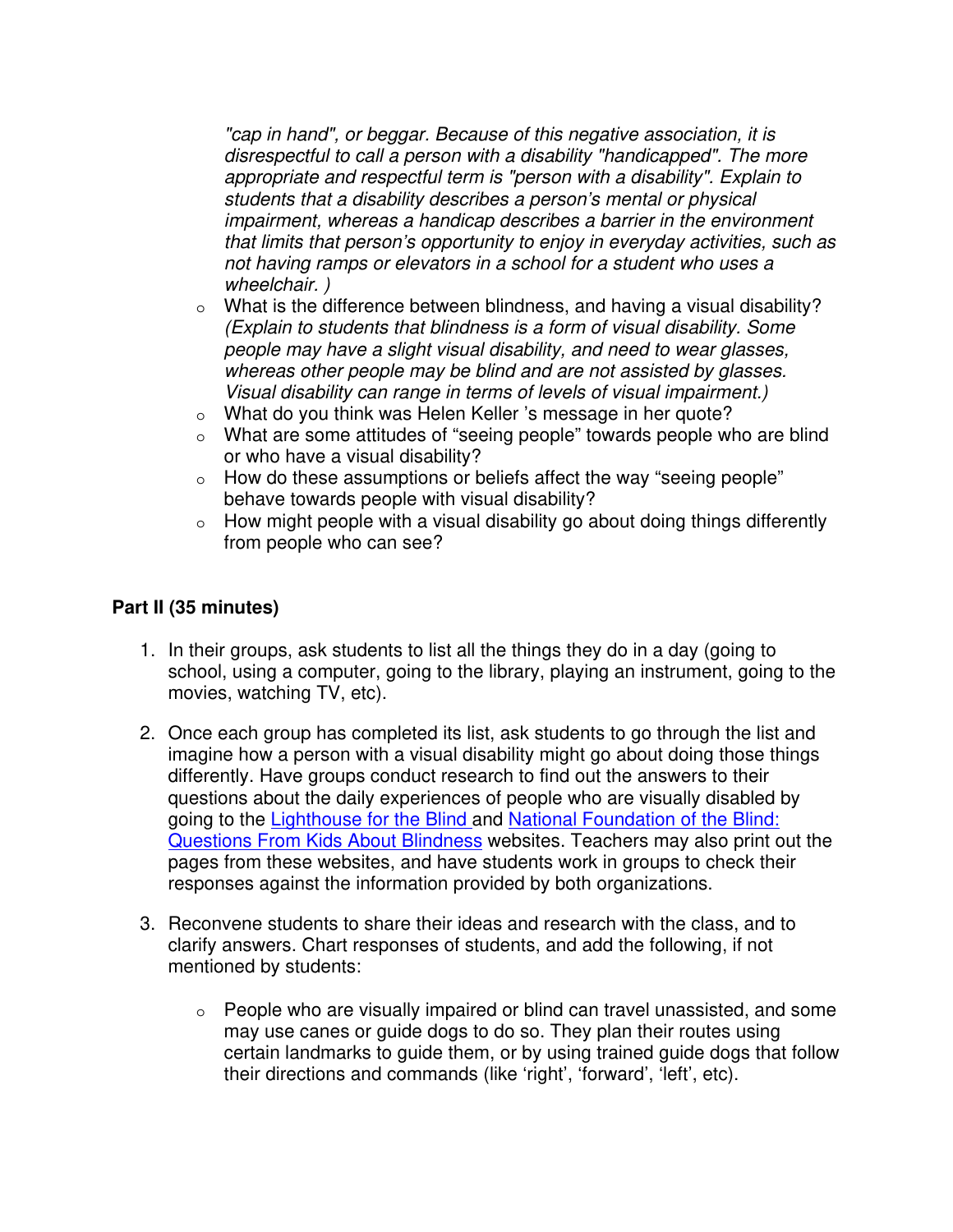- o People with visual impairment or blindness who use guide dogs are reliant on their guide dogs to be alert; thus a person should not pet or distract a guide dog, and should always walk on the side opposite the guide dog so as not to stand as an obstacle in the way of the person.
- o Depending on the different levels of visual impairment a person may experience, some people with a visual disability may read written material in large print, whereas others may use Braille to read. (If possible, present a book coded in Braille for students to feel the raised points of Braille.)
- $\circ$  In any physical space, it is helpful for a person with a visual disability to have bright light, and to have doors, stairs, electrical outlets, light switches, and railings along stairwells be painted in different colors from the wall so that they can recognize them more easily.
- o Always introduce yourself first to a person with a visual disability, before asking to make physical contact, like shaking their hand or hugging them. If you are in a large group, always have others introduce themselves too.
- o Some people who have a visual disability rely on their arms for balance; therefore, it is best to offer your arm or elbow for support if the person requests to be guided.
- $\circ$  If you serve food to a person who is blind, describe to the person where everything is placed on the plate so that they know what they are consuming, and can avoid certain foods they may be allergic to.

### **Part III (35 minutes)**

- 1. Explain to students that they are going to work in their groups to discover how much they know about Helen Keller. Distribute copies of the handout, [True/False](javascript:%20var%20newWwin%20=%20window.open%20()  [Questions about the Life of Helen Keller](javascript:%20var%20newWwin%20=%20window.open%20(), to each student and ask students to work together in their groups to complete the handout.
- 2. Once each group has completed the quiz, review answers and share details about Helen Keller's life included in the [Answer Key: True/False Questions about](javascript:%20var%20newWwin%20=%20window.open%20()  [the Life of Helen Keller](javascript:%20var%20newWwin%20=%20window.open%20().
- 3. Ask students some or all of the following discussion questions:
	- o Were you surprised at some of the things that Helen Keller accomplished as a person who was deaf and blind?
	- o What types of assumptions do you think people who are not disabled made about her being disabled?
	- o How do you think she may have felt about the assumptions that people made about her?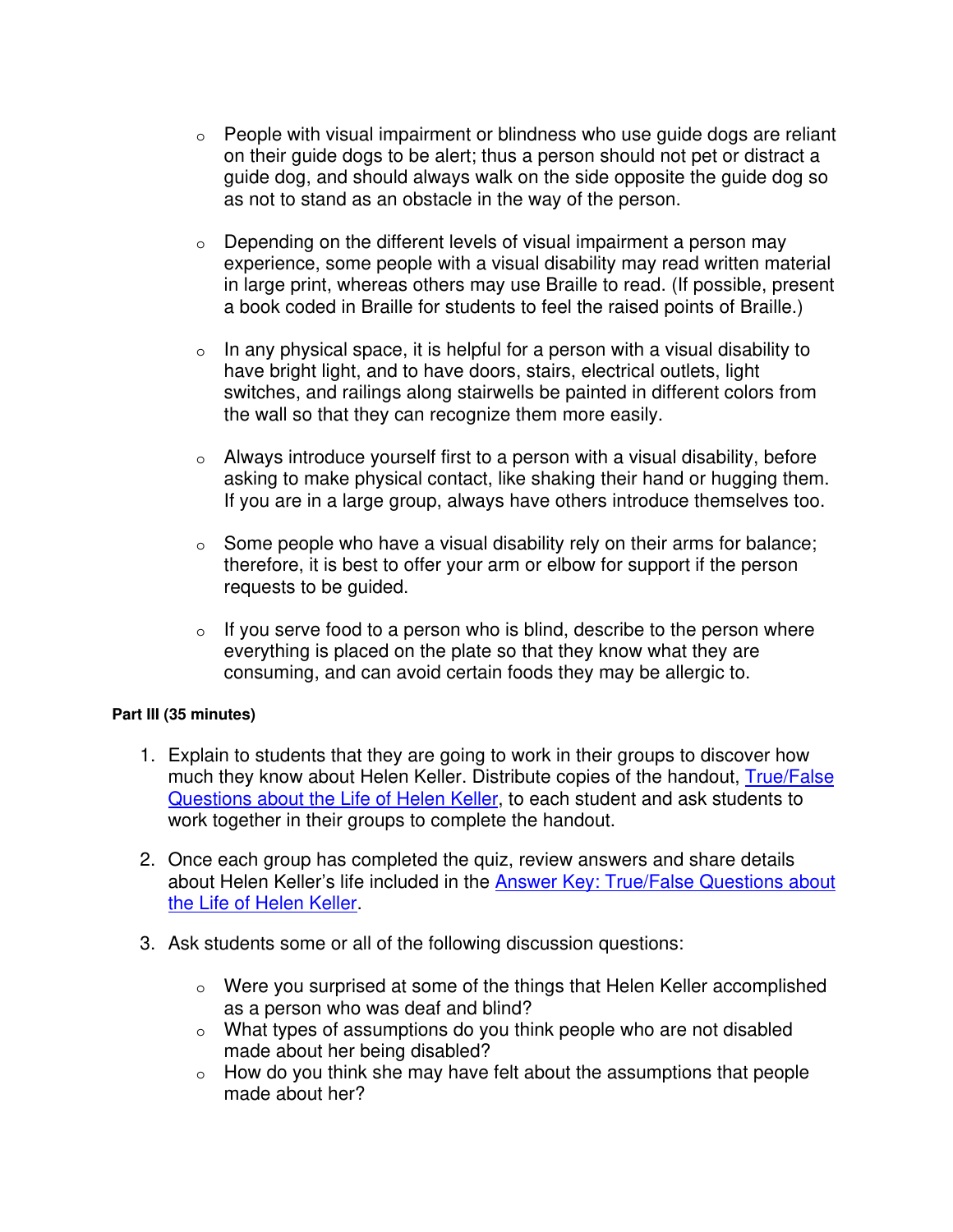- $\circ$  How do you think people like Helen Keller challenged some of those assumptions?
- o Do you think these types of assumptions or attitudes about people with disabilities still exist today?
- o How can people change some of their attitudes or assumptions about people with disabilities?

### **Extension Activities :**

- 1. Organize a class project for students to assess their school's accessibility to people with visual disabilities and/or other forms of disability. Select questions from the [Assessing Your School Environment for Access to People with](javascript:%20var%20newWwin%20=%20window.open%20()  [Disabilities \(Student Version\)](javascript:%20var%20newWwin%20=%20window.open%20() resource sheet, and have students work together in research teams to investigate the accessibility of their school (as necessary, adapt statements to make developmentally appropriate).
- 2. As an individual reading assignment, have students read the book [Sees Behind](http://www.adl.org/bibliography/book_detail.asp?bookdetail=781)  [Trees](http://www.adl.org/bibliography/book_detail.asp?bookdetail=781) by Michael Dorris. Ask students to write a two-page essay in response to some or all of the questions below :

[*Book Summary of [Sees Behind Trees](http://www.adl.org/bibliography/book_detail.asp?bookdetail=781)*: Set in the pre-colonial past, this comingof-age story is about a young Powhatan Indian boy with a visual impairment who dreads the warrior's test, a rite of passage for boys his age to enter manhood. He uses his acute senses of hearing and smell to prove his warrior ability, and is acknowledged by the adult name, Sees Behind Trees, which he is given by the weroance (expert on hunting) in the village. As a result of his skills, he is asked by a respected elder in the village to help him find an elusive land of waters deep in the forest.]

a. What are some of the most important lessons that Sees Behind Trees learns from his journey to adulthood?

b. How do his feelings about being visually disabled change from the beginning to the end of the story?

c. How does Sees Behind Trees challenge negative assumptions or beliefs about people living with a disability?

3. Have students research and learn about the life story of Louis Braille, and his invention of Braille. Have students visit a local Braille bookstore or publisher to learn about the process of transcribing books into Braille.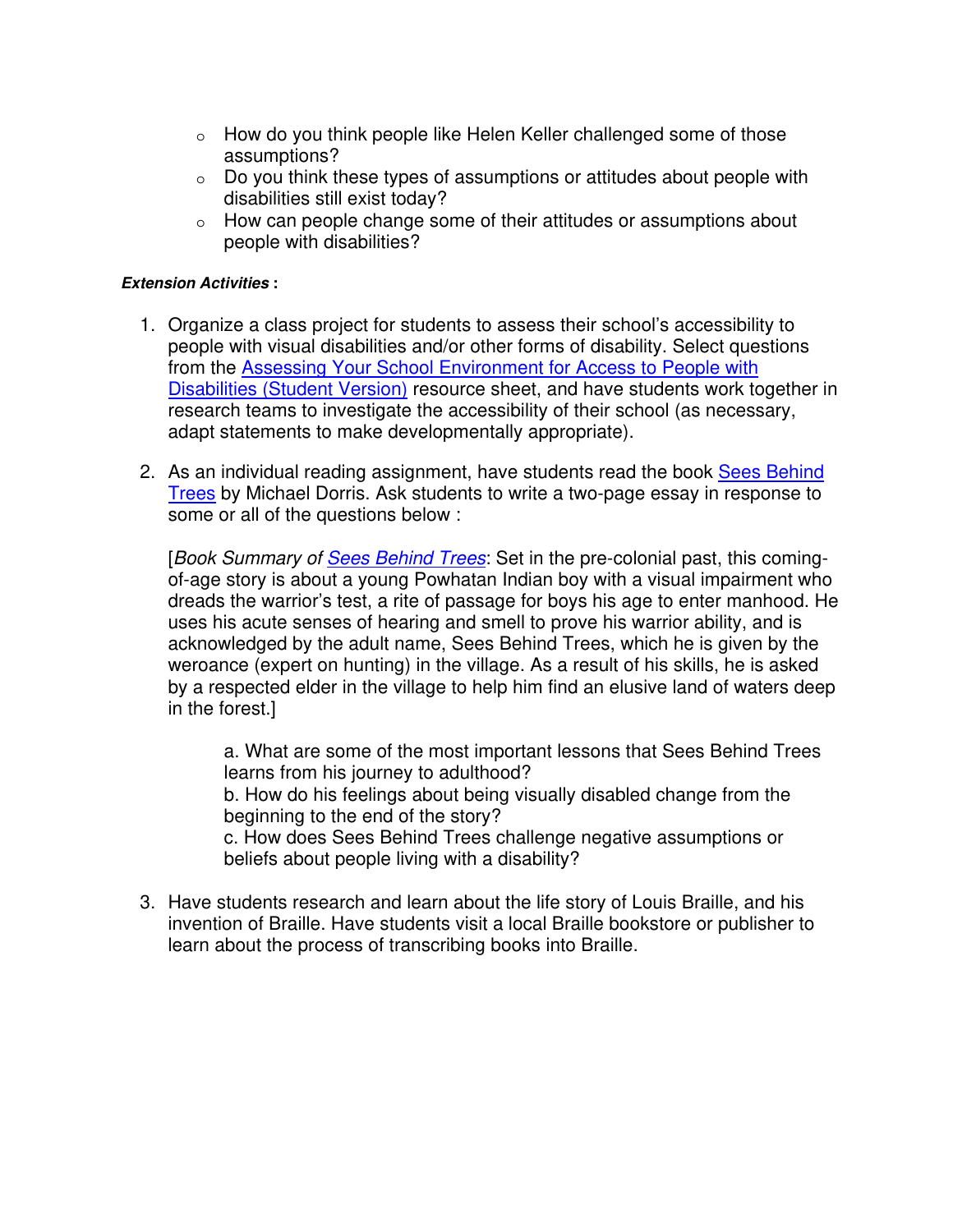# **Exploring Disability Using Multim edia and the B- D- A Reading Strategy**

http://www.readwritethink.org/lessons/lesson\_view.asp?id=256

## **Overview**

In this lesson, students apply the B-D-A (before-during-after) reading com prehension strategy as they explore varied aspects of disability by investigating rich, interactive m ultim edia resources. "Beyond Affliction: The Disability History Project" is a National Public Radio docum entary series about the shared experience of people with disabilities and their fam ilies since the beginning of the 19th century. The com panion website, which features audio transcripts, text transcripts, im ages, tim elines, prim ary source documents, interviews, and other resources, provides the main source of information for the students' literacy activities.

# **From Theory to Practice**

Laverick, C. (2002). B-D-A strategy: Reinventing the wheel can be a good thing. *[Journal of Adolescent & Adult Literacy](http://www.reading.org/publications/journals/jaal/index.html)*, *46*, 144–147.

- High school students need quidance in effective reading com prehension strategies when working in varied content areas.
- Prereading, during reading, and postreading comprehension m onitoring strategies are an essential com ponent of reading instruction that should be explicitly taught.
- Using the B-D-A (before-during-after) comprehension strategy while reading provides students with a structure to take notes, sum m arize, and state main ideas that may facilitate comprehension.

## **Student Objectives**

Students will apply the B-D-A reading com prehension strategy.

Before reading, students will

- Brainstorm ideas on disability
- Read a variety of resource m aterials to gain background inform ation on disability
- Conduct a survey on disability, and evaluate and discuss the results to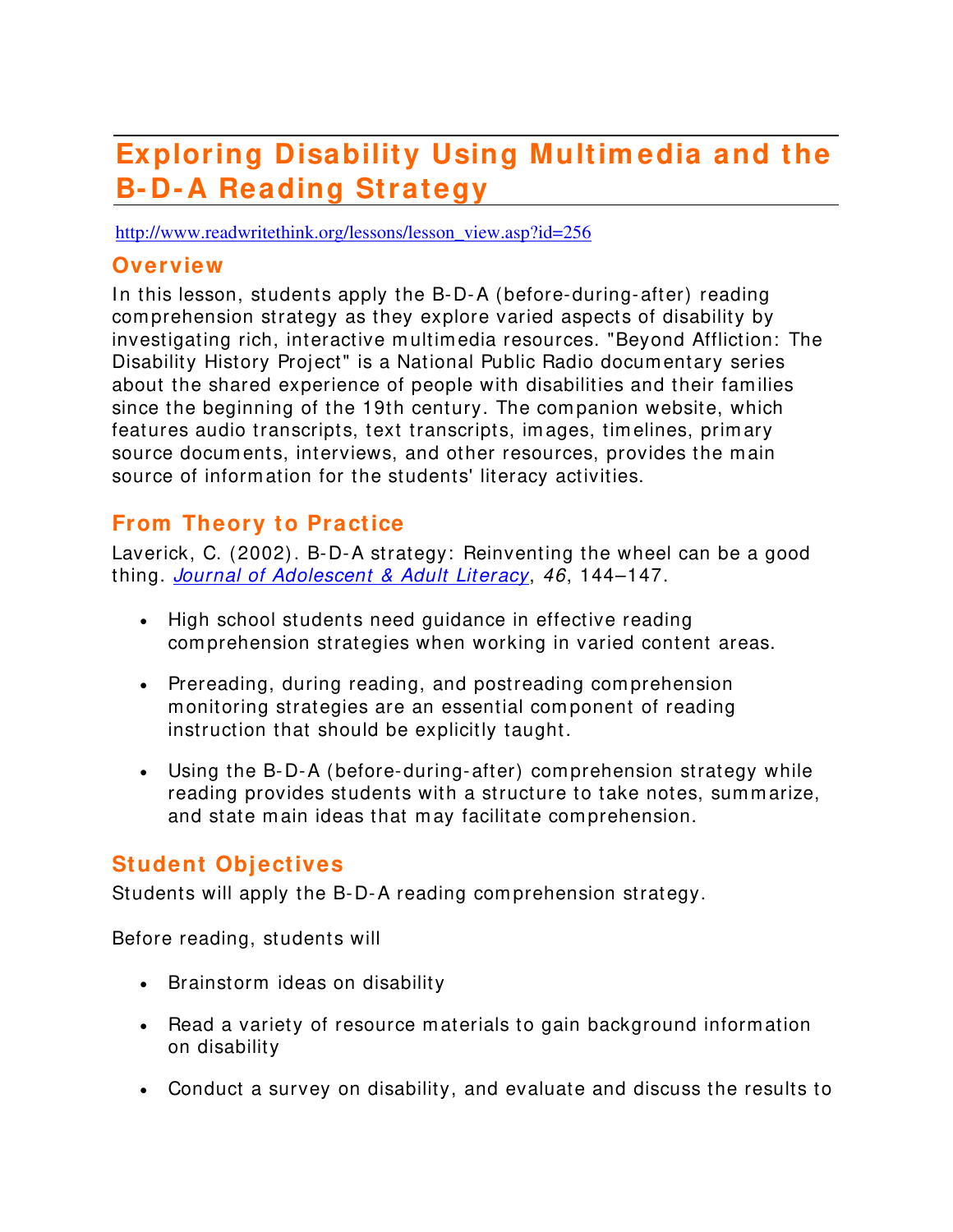activate background knowledge on the topic of disability

During reading, students will

- Read, view, and listen to information from a multimedia website to learn about disability
- Work in small collaborative research groups
- Utilize a reading comprehension strategy worksheet to synthesize their understanding of the materials they are reading by writing a main idea and a summary statement

After reading, students will

- Create a visual presentation that highlights their understanding of disability
- Respond in writing to reflective/assessment questions

## **I nstructional Plan**

### **Preparation**

- 1. Preview the following websites used in the background-building initial lesson activities:
	- [Faces of the ADA](http://www.usdoj.gov/crt/ada/fmartin.htm)
	- Special Olympics
	- [Disability Sports: Fencing](http://edweb6.educ.msu.edu/kin866/Sports/spfencing.htm)
	- International Paralympic Committee
	- [USA Water Skiing for the Disabled](http://usawaterski.org/pages/divisions/WSDA/main.htm)
- 2. Preview the [Chronology of the Disability Rights Movem ent,](http://www.sfsu.edu/%7ehrdpu/chron.htm) and print one copy of the chronology to hand out to each group of students.
- 3. Preview the **[Beyond Affliction: The Disability History Project](http://www.straightaheadpictures.org/beyond-affliction/intr_pre.html)** website, which will be the main student resource for the lesson.
- 4. Preview the following student handouts: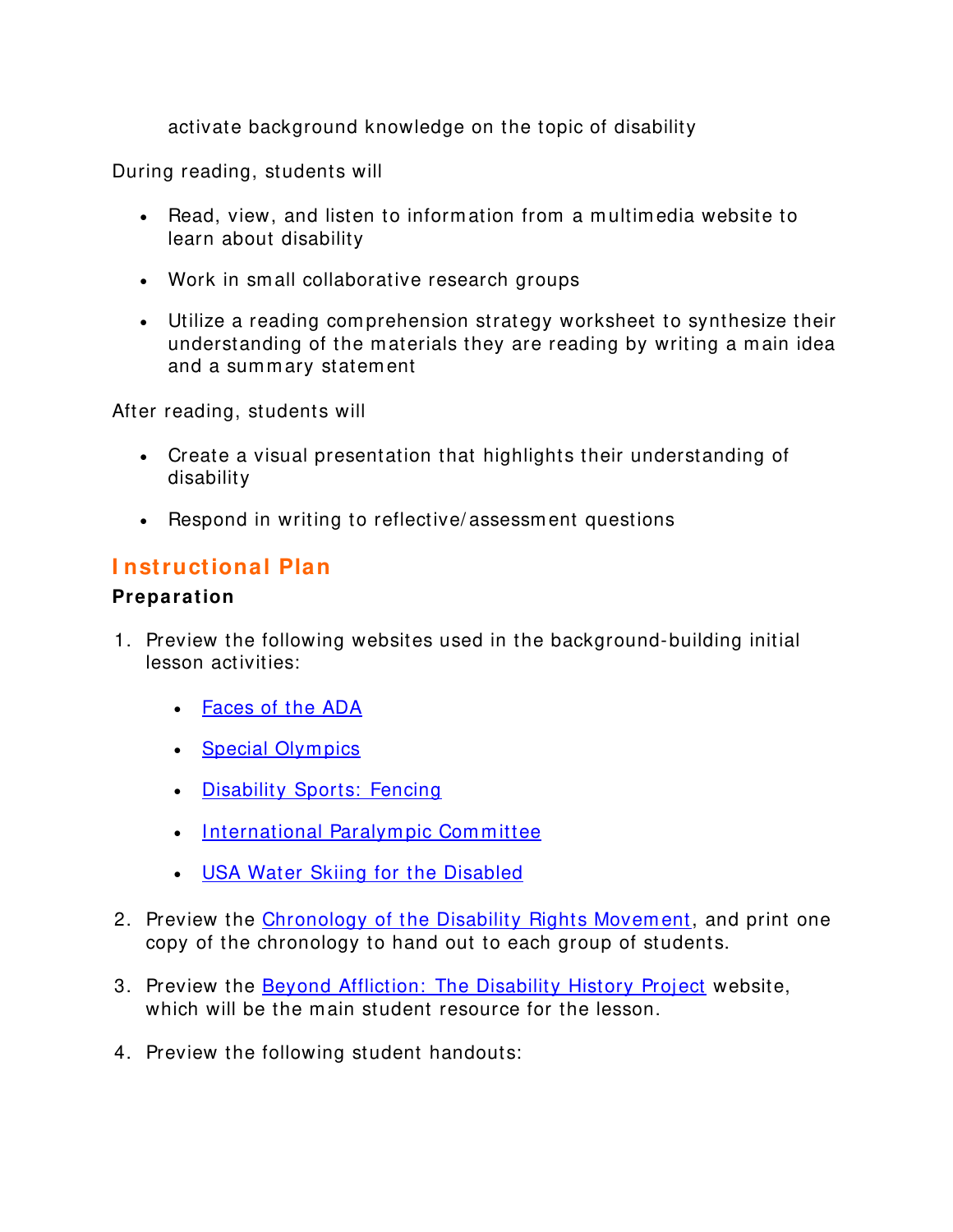- [B-D-A Strategy Worksheet](http://www.readwritethink.org/lesson_images/lesson256/worksheet.pdf)
- [B-D-A Strategy Reflection Questions](http://www.readwritethink.org/lesson_images/lesson256/reflection.pdf)

## **I nstruction and Activities**

## **Day 1**

- 1. Write the word *disability* on the board and ask each student to brainstorm a list of related ideas. After students have finished with their individual lists, ask them to share their thoughts and ideas with the entire class. Tell students to save their lists for use later in the lesson activities.
- 2. As a class, visit **Faces of the ADA** to read an article that highlights the experiences of disabled golfer Casey Martin. Ask students to share their thoughts on this article.
- 3. As a class, explore the following websites to gain background inform ation about disability:
	- Special Olympics
	- [Disability Sports: Fencing](http://edweb6.educ.msu.edu/kin866/Sports/spfencing.htm)
	- International Paralympic Committee
	- [USA Water Skiing for the Disabled](http://usawaterski.org/pages/divisions/WSDA/main.htm)

These websites provide students with a positive view of disability. Discuss students' reactions to the inform ation they discover on the varied websites, using the following questions as a guide:

- What surprised you the most about what you viewed on these websites?
- How are disabled people usually portrayed in media and print?
- In your opinion, what value does seeing disabled athletes have on the general public?
- 4. Tell students that they are going to conduct a survey on disabilities. The purpose of the survey is for students to gain background inform ation on the topic, and see how attitudes toward disabilities have changed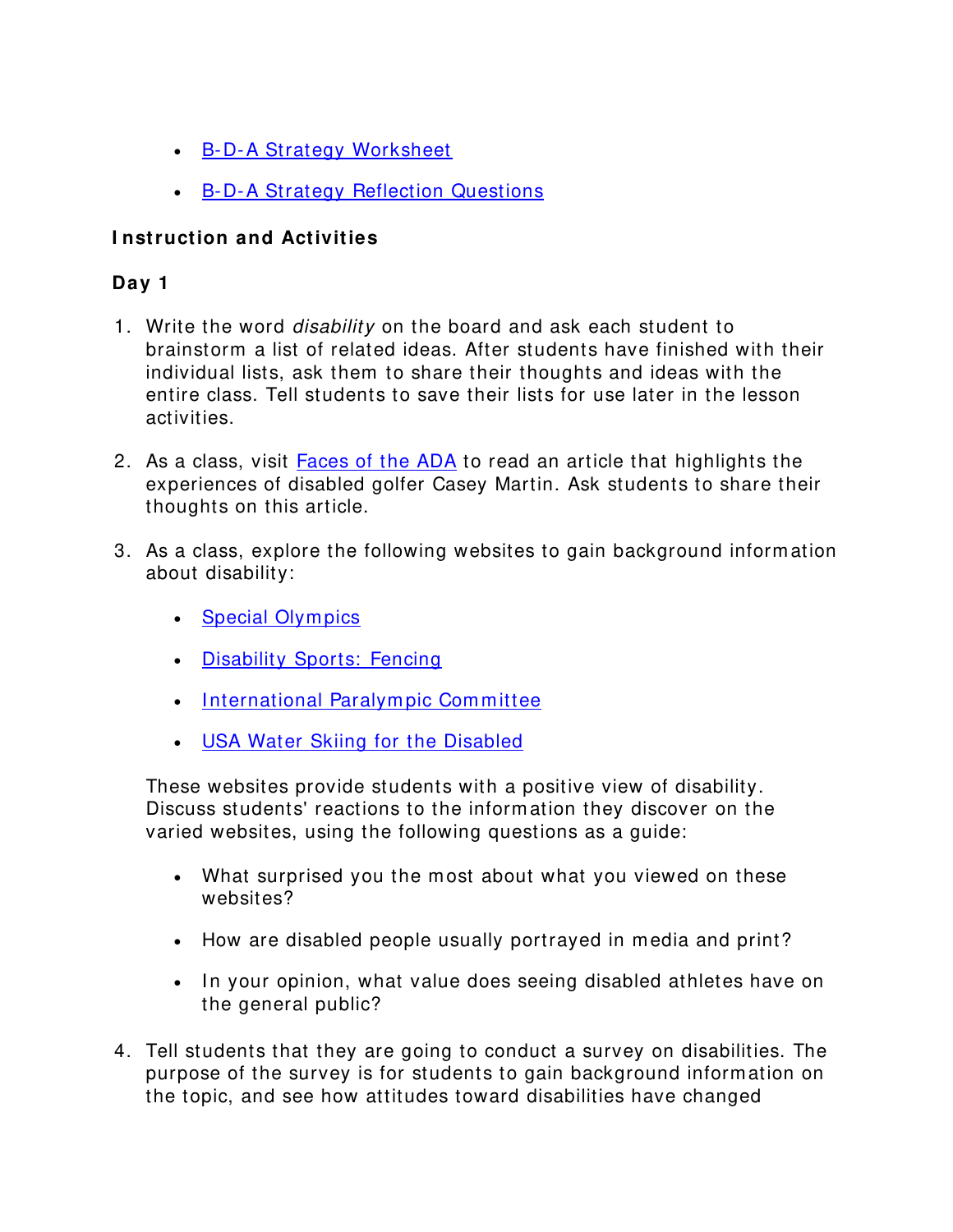through different generations. Each student should ask four people who are older than 40 years old the following questions:

- How were disabled people treated when you were young?
- Why do you think people's attitudes have changed regarding how disabled people are treated?
- What is the biggest challenge facing disabled people today?

In addition, ask each student to record an example of his or her own personal experience with disability to share with the class.

## **Day 2**

- 1. Ask students to share the results of their surveys and their personal experiences with the class. Lead a class discussion, using the following questions as a guide:
	- What surprised you the most about your survey results?
	- How aware are you of the challenges disabled people face in everyday life activities?
	- How can you increase your awareness of disabilities in your daily life experiences? What is the value of doing so?
- 2. Divide the class into groups of three or four students. Print a copy of the [Chronology of the Disability Rights Movem ent.](http://www.sfsu.edu/%7ehrdpu/chron.htm) Since the chronology is m ore than 30 pages, give each group a different section of it. Ask each group to circle the three m ost interesting facts on this list. Encourage students to m ake connections between their surveys and the inform ation they learned by reading the chronology.

Have each group share with the entire class the facts they selected. Com pare and discuss the students' choices.

- 3. Introduce the B-D-A strategy to students. This strategy provides a fram ework for students to use before, during, and after reading. Provide each student with a copy of the [B-D-A Strategy Worksheet](http://www.readwritethink.org/lesson_images/lesson256/worksheet.pdf) and explain the three sections.
	- Tell students that the "Before" section is a place for them to list what they know about the topic of disability before they begin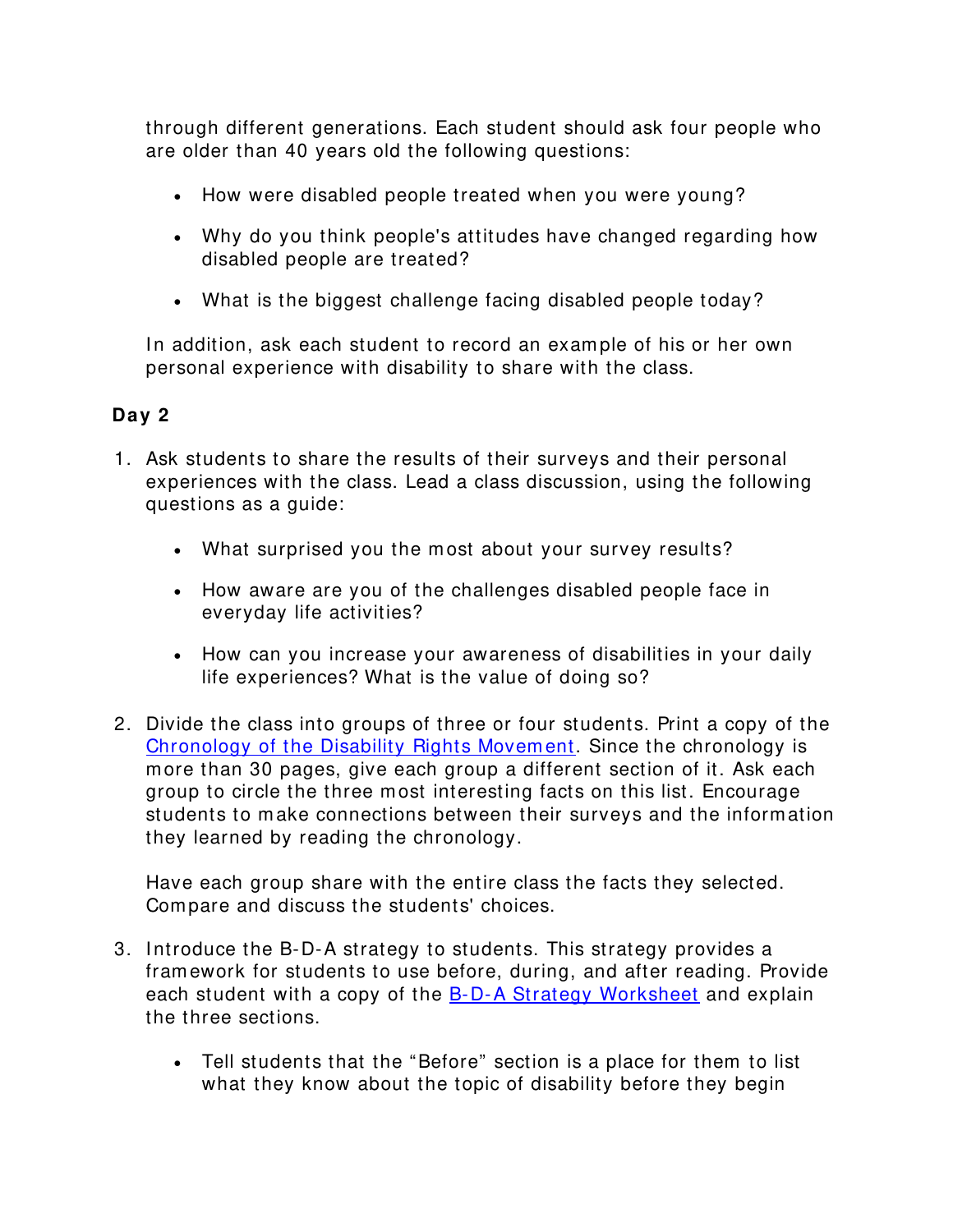reading. (In this case, students can refer back to the list they brainstorm ed on Day 1 and background inform ation from their surveys and class discussions.)

- Explain to the class that the "During" section of the worksheet is a place to write brief notes on the inform ation they find while reading. Instruct students to place a check next to the statements in the "Before" section of the worksheet if they find inform ation as they read that confirms what they have written.
- Tell students that the last section of the worksheet, "After," is to be used for two purposes. First, students should write a summary of what they have learned, and second, they should write three questions based on what they learned that could be used to quiz other readers.

## **Day 3**

- 1. Divide the class into sm all groups and tell students that they are going to explore a website called [Beyond Affliction: The Disability History](http://www.straightaheadpictures.org/beyond-affliction/intr_pre.html)  [Project](http://www.straightaheadpictures.org/beyond-affliction/intr_pre.html) using their B-D-A Strategy Worksheets. This website features a National Public Radio docum entary series about the shared experience of people with disabilities and their fam ilies since the beginning of the 19th century and will provide the m ain source of inform ation for students' sm all group research.
- 2. To begin, ask students to com plete the "Before" section of the worksheet by referring to their brainstorm ed ideas on the topic and their class discussions.
- 3. Next, tell students to use the "During" section of the B-D-A strategy worksheet to take notes as they explore the different parts of the specified website. Encourage students to explore the audio transcripts, text transcripts, im ages, tim elines, prim ary source docum ents, interviews, and resources on the website to learn m ore about the topic.
- 4. After students have finished exploring the inform ation on the website, ask them to com plete the "After" section of the worksheet by summarizing the information they have learned and writing three questions that are phrased so that only readers of the website could answer them . [ You m ay wish to have students quiz each other after all of the worksheets are completed.]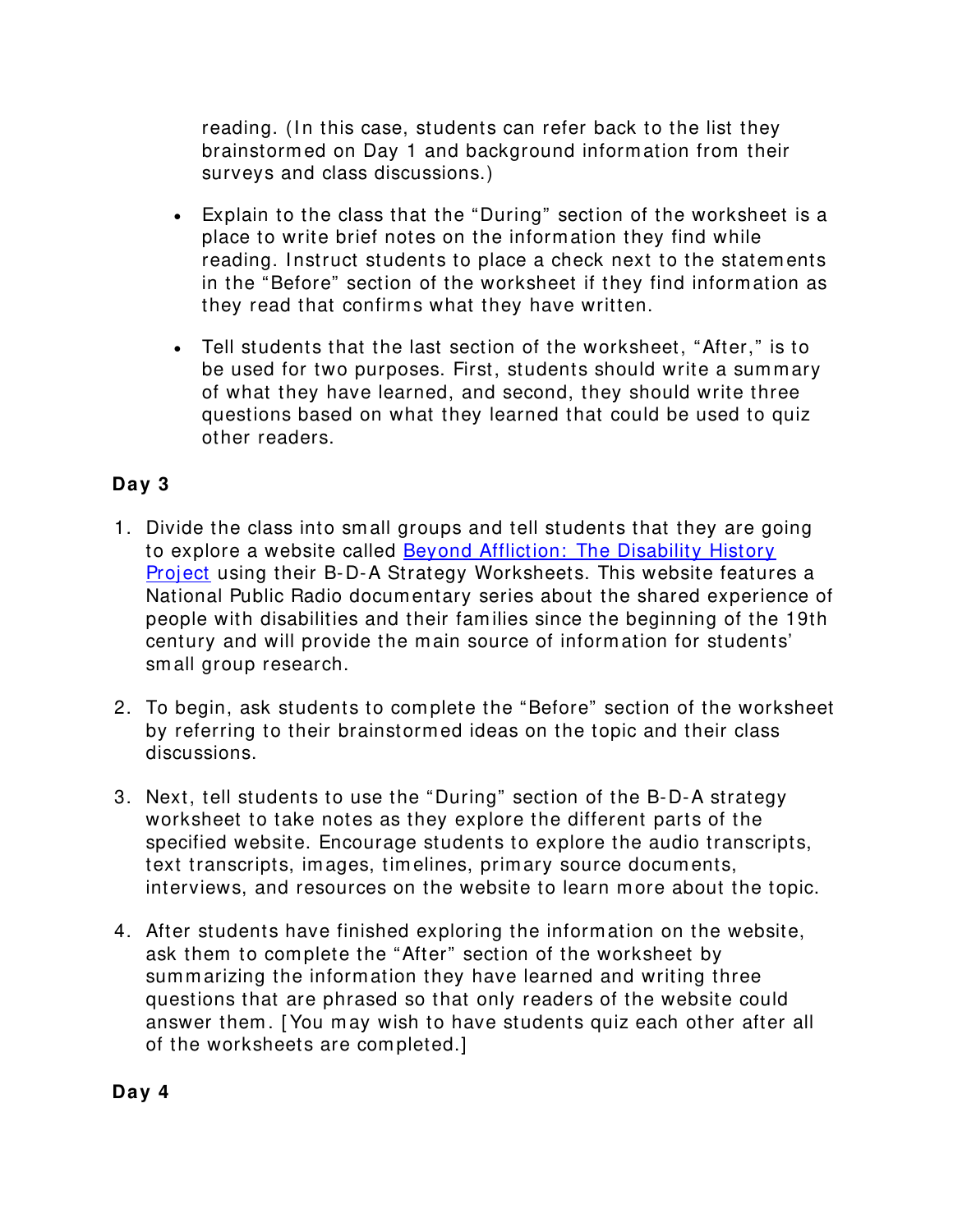- 1. As a class, revisit the students' "Before" sections of the B-D-A Strategy Worksheet. Ask students to then share what they learned from the website with their classm ates.
- 2. In order to complete the worksheet, students will need to write a onesentence m ain idea statem ent. Discuss the difference between the summary and the main idea with your students. For example, you may tell your students that a summary contains a series of facts. A main idea is the key overarching idea that is presented. In this activity, the summary may highlight the different facets of disability, yet the main idea is that we have changed our ideas about disability over time. This is a difficult skill, and you can continue to practice this distinction using other exam ples from your own class activities. Practice writing m ain idea statem ents as a class and then have students write individual m ain idea statem ents on the B-D-A Strategy Worksheet.
- 3. Ask students to share their m ain idea statem ents with their classm ates. Discuss and com pare the differences in students' statem ents.
- 4. After students have shared their ideas, ask them to reflect on what they knew about disability before they read, what they learned as they read, and what they were able to summarize after they read.
- 5. Have students work in pairs or sm all groups to create a visual representation that highlights the changes in what students learned about disability as they participated in the lesson activities.
- 6. Ask students to present their work to the class and explain how it represents what they learned about disability before, during, and after reading.
- 7. Post students' work to share with the school community.

### **Extensions**

- Create a collage of print im ages that reflects how disabled people are portrayed in the m edia.
- Research the work and lives of one of the disability advocates listed on the [Disability Social History Project](http://www.disabilityhistory.org/people.html) website.
- Research the [United Nations Declaration on the Rights of Disabled](http://www.unhchr.ch/html/menu3/b/72.htm)  [Persons.](http://www.unhchr.ch/html/menu3/b/72.htm)
- Ask the students to choose one of the following writing prompts and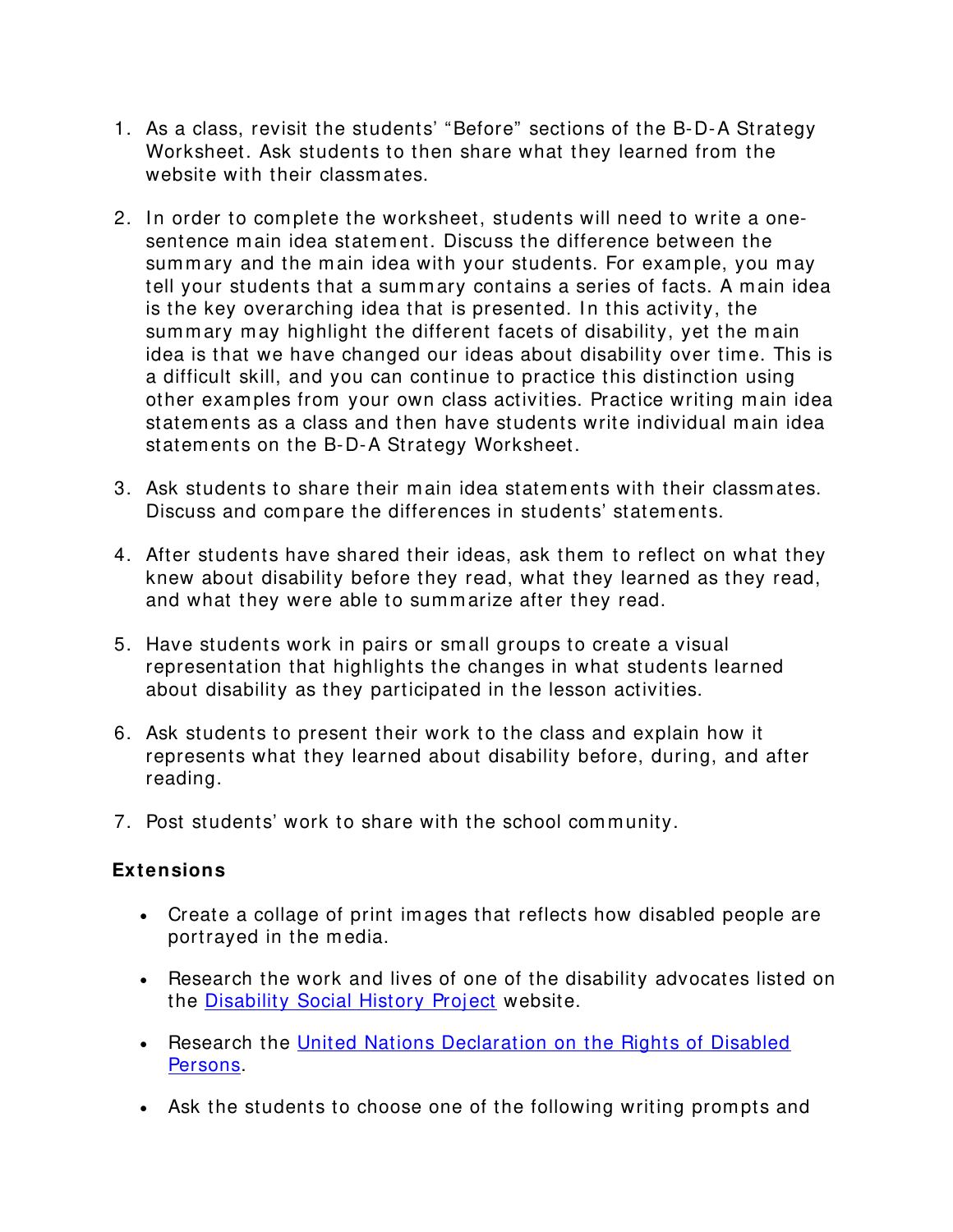share their thoughts.

## **Prom pt 1 :**

"The reason that people with disability are often thought to have had no history is really that they've had no recorded history. Only recently have there been any histories of disability. It's been partly because society has denied that there was anything important to be learned. It was partly because, as with any m inority group, the people were so of the Other that they were never given any of the tools to record any aspects of their history: 'history' would be, supposedly, only one of successes, of the heroes of the society, not those who had difficulty, in some ways, fitting in. So, people with disability have followed the paths of people with color, and women, of trying to reclaim what has long been lost."

-- I rving Zola, 1995 (Source: http://www.npr.org/programs/disability/ba\_shows.dir/index\_sh.html---Click on the tab "Evidence")

### **Prom pt 2 :**

Several people prefer the term "differently-abled" to "disabled."

# **Student Assessm ent/ Reflections**

- Ask each student to complete the [B-D-A Strategy Reflection Questions](http://www.readwritethink.org/lesson_images/lesson256/reflection.pdf) as part of the lesson assessm ent.
- After students have answered the questions, spend time with each student individually to discuss how they used the B-D-A strategy to m ore effectively com prehend what they read.
- Ask each student to write directions on how to use the B-D-A strategy for someone who is unfamiliar with it. Use the students' responses to assess their understanding of the strategy, and follow up with students who may need further instruction. You may also wish to have someone use the students' directions to actually teach the strategy, and assess their effectiveness.

# **[I RA/ NCTE Standards](http://www.reading.org/publications/bbv/books/bk889/)**

3 - Students apply a wide range of strategies to com prehend, interpret, evaluate, and appreciate texts. They draw on their prior experience, their interactions with other readers and writers, their knowledge of word meaning and of other texts, their word